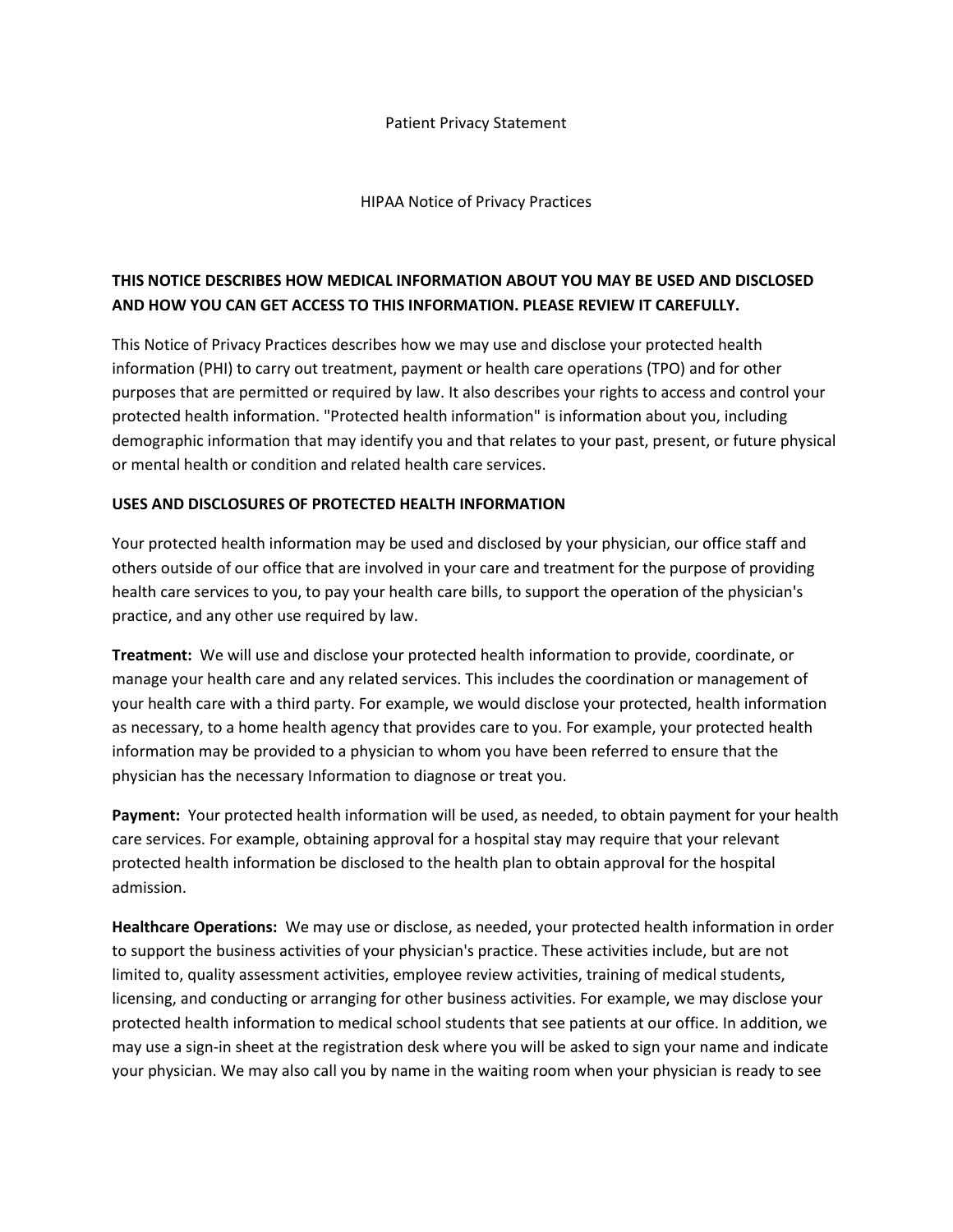you. We may use or disclose your protected health information, as necessary, to contact you to remind you of your appointment

We may use or disclose your protected health information in the following situations without your authorization. These situations include: as Required By Law, Public Health issues as required by law, Communicable Diseases: Health Oversight: Abuse or Neglect: Food and Drug Administration requirements: Legal Proceedings: Law Enforcement: Coroners, Funeral Directors, and Organ Donation: Research: Criminal Activity: Military Activity and National Security: Workers' Compensation: Inmates: Required Uses and Disclosures: Under the law, we must make disclosures to you and when required by the Secretary of the Department of Health and Human Services to investigate or determine our compliance with the requirements of Section 164.500.

Other Permitted and Required Use and Disclosures Will Be Made Only With Your Consent, Authorization or Opportunity to Object unless required by law.

You may revoke this authorization, at any time, in writing, except to the extent that your physician or the physician's practice has taken on action in reliance on the use or disclosure indicated in the authorization.

## **YOUR RIGHTS**

Following is a statement of your rights with respect to your protected health information.

You have the right to inspect and copy your protected health information. Under federal law, however, you may not inspect or copy the following records: psychotherapy notes; information compiled in reasonable anticipation of, or use in, a civil, criminal, or administrative action or proceeding, and protected health information that is subject to law that prohibits access to protected health information.

You have the right to request a restriction of your protected health information. This means you may ask us not to use or disclose any part of your protected health information for the purposes of treatment, payment or healthcare operations. You may also request that any part of your protected health information not be disclosed to family members or friends who may be involved in your care or for notification purposes as described in this Notice of Privacy Practices. Your request must state the specific restriction requested and to whom you want the restriction to apply.

Your physician is not required to agree to a restriction that you may request. If physician believes it is in your best interest to permit use and disclosure of your protected health information, your protected health information will not be restricted. You then have the right to use another Healthcare Professional.